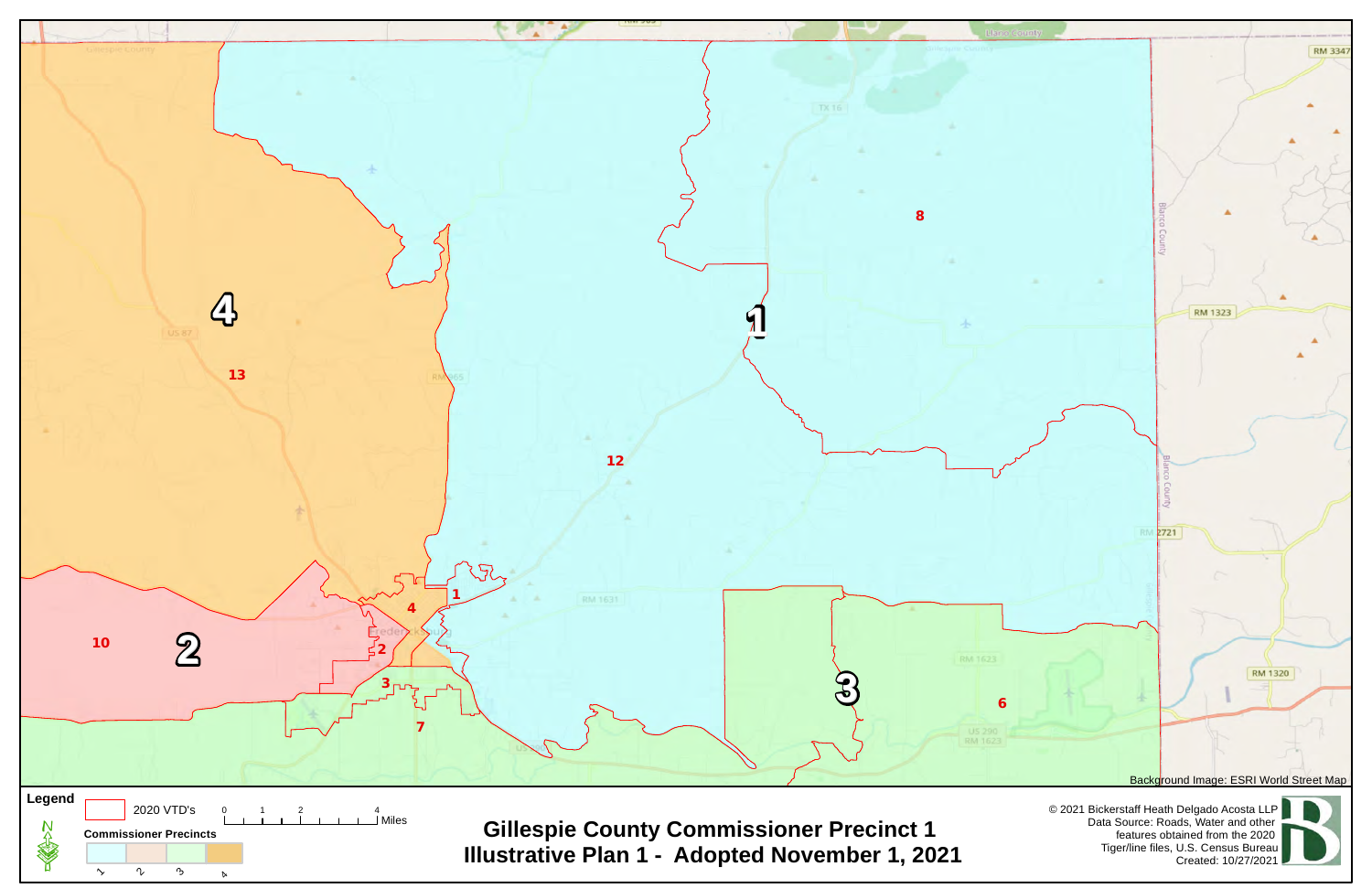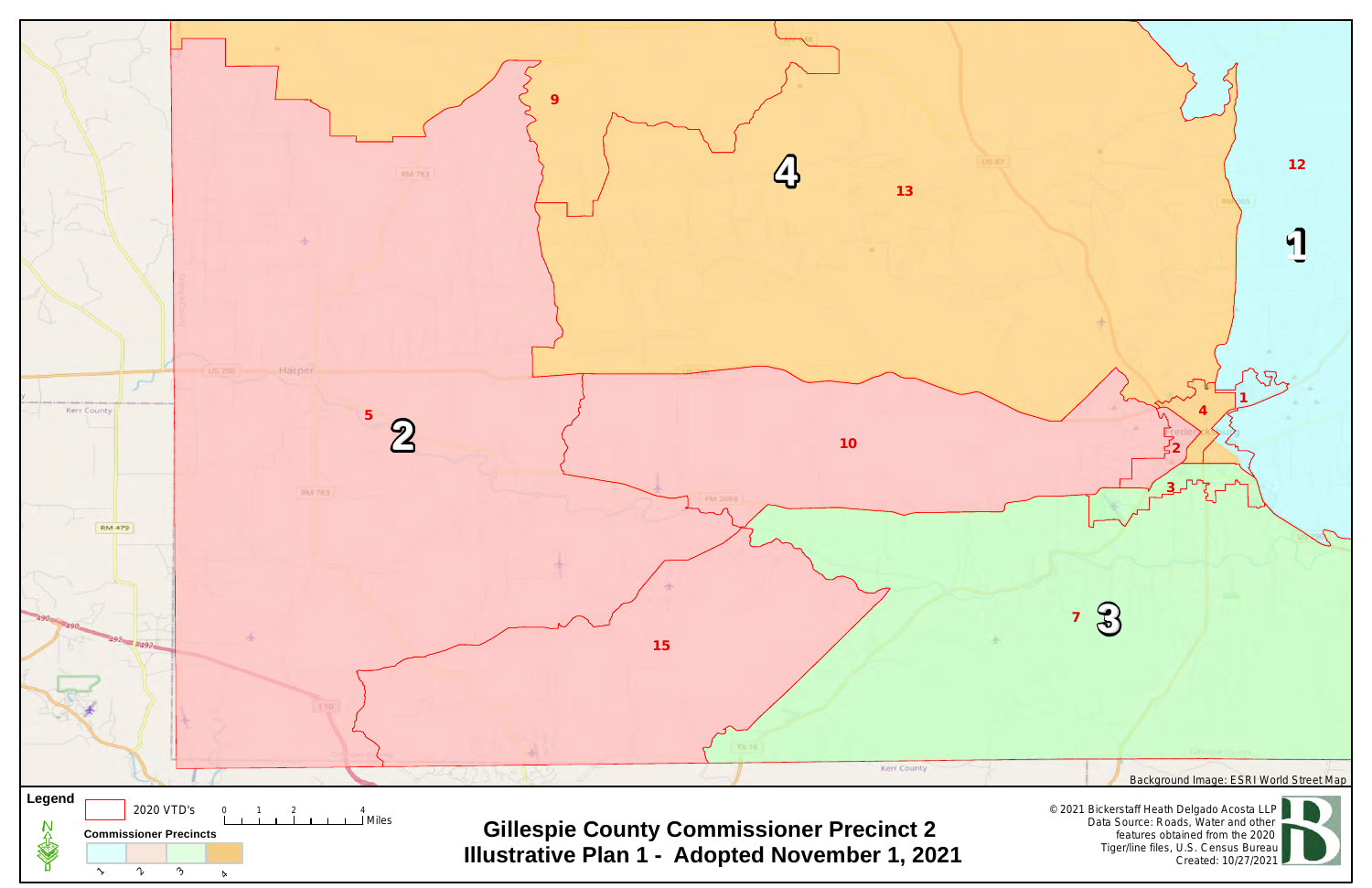**8**



**RM 2721** 

**6**

RM 1623

© 2021 Bickerstaff Heath Delgado Acosta LLP Data Source: Roads, Water and other features obtained from the 2020 Tiger/line files, U.S. Census Bureau Created: 10/27/2021